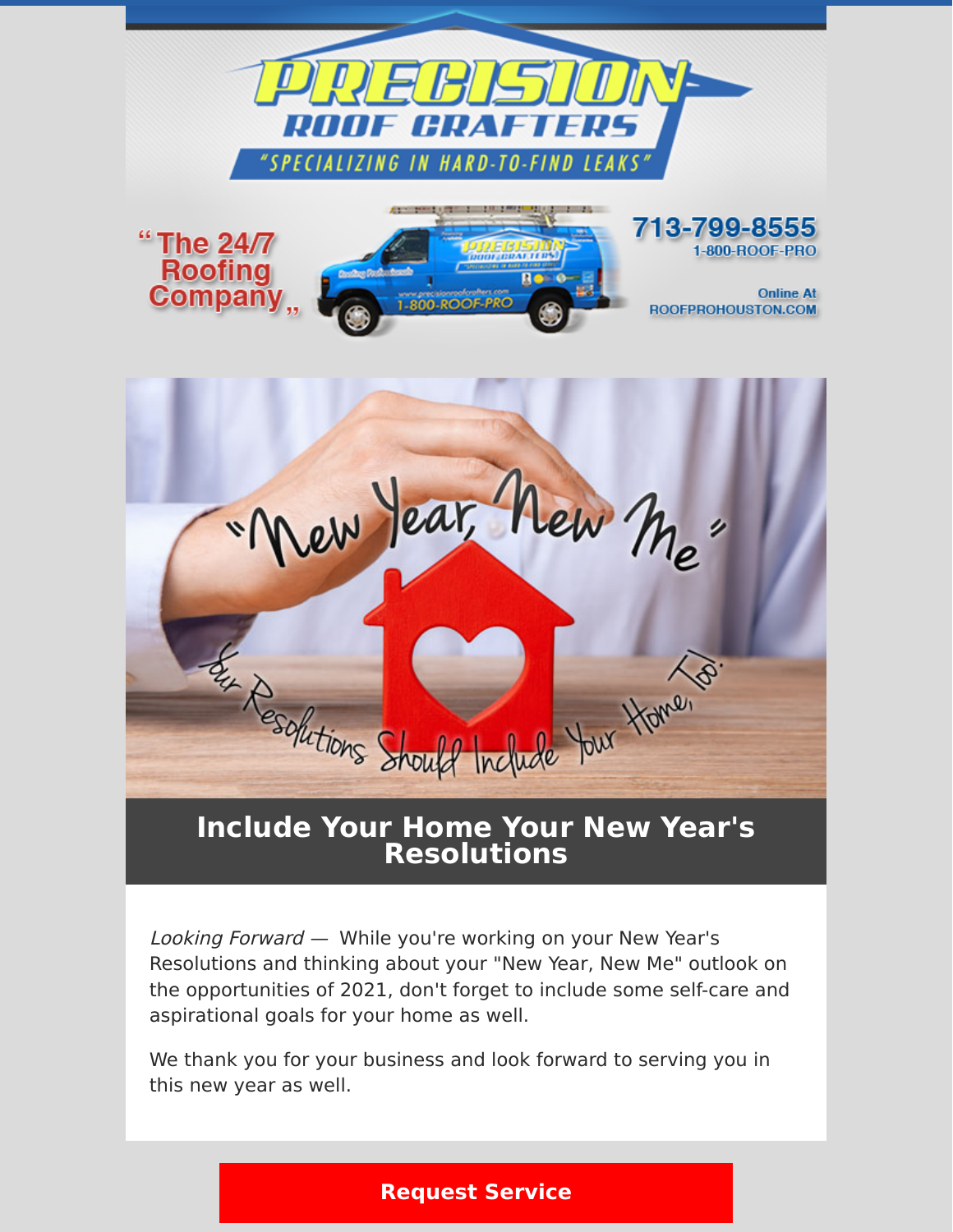

# **Caring For Your Home Today Saves You \$\$\$ And Heartache Tomorrow**

The New Year's theme of self-improvement should include a commitment to caring for your home. With a few simple tips, you can improve the comfort, appeal, and efficiency of your property.

- **Create Home Care And Cleaning Routines** Scheduling and creating routines is key to the upkeep of your home, just like with your own personal health and care. Plan out a monthly maintenance schedule to cover all of your home's systems, inside and out.
- **Protect Your Electronics With Better Surge Protectors** If you added some new electronics in your home, including smart devices, computers, and entertainment devices, you need to make sure they are safe from momentary power surges that could irreparably damage your gear.
- **Save Power With Simple Mindfulness** Whether you simply switch off electronics when not in use and lessen your HVAC utilization manually, or if you take advantage of smart home